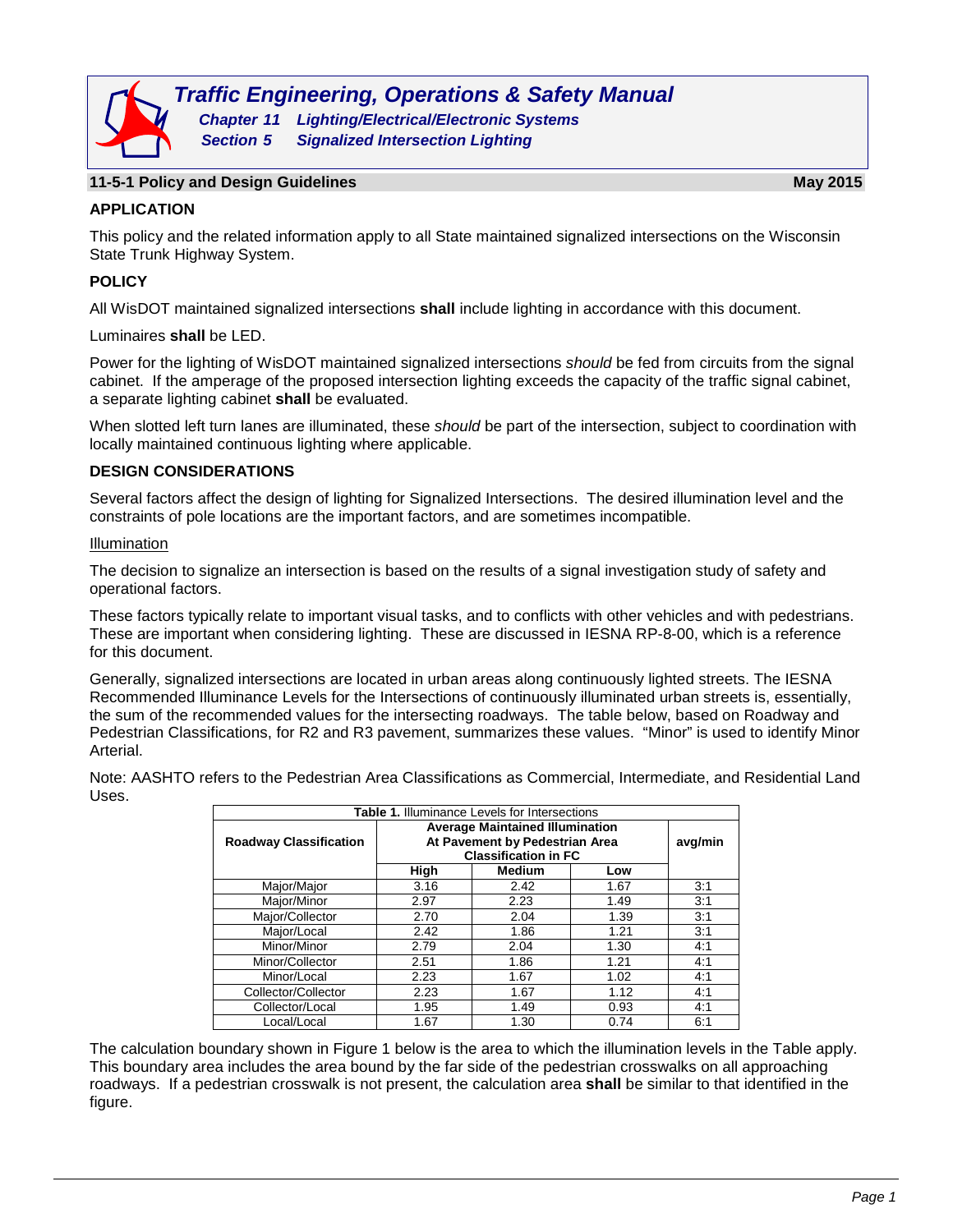

# **Figure 1.** Intersection Illumination Calculation Boundary

## Pole Placement

History has illustrated the importance of minimizing poles within the intersection boundary. For this reason, the lighting designer **shall** install luminaires on traffic signal poles whenever possible. The designer **shall not** begin the lighting layout before obtaining the signal plan.

Particularly for large or otherwise complex intersections, it *may* be difficult to achieve the illumination and uniformity levels identified in Table 1 without additional poles. In such cases, it may be necessary to make an engineering judgment and not meet recommended uniformity. In such cases, the designer **shall** consider and prioritize the design considerations:

- Illuminate the far right of the intersection to help clearly identify fixed elements in the path of the vehicle, whether turning or going straight.
- Pedestrians in crosswalks are dark objects, difficult to see, particularly when the vehicle is making a right turn. Illuminating the crosswalk is high priority.
- It is unlikely that the driver will encounter any dark objects in the very center of the intersection or within straight driving lanes, where headlights illuminate the area. If the uniformity is not met, having the low points here *may* be acceptable.

Where illumination of slotted left turn lanes is included, the poles *should* be located in the raised median on the driver's side. The intersection calculations **shall not** include these overlapping luminaires.

## **DESIGN PROCEDURAL REQUIREMENTS**

The designer **shall** contact the Region Lighting Engineer to verify roadway and pedestrian/land use classifications prior to beginning the design for signalized intersection illumination.

A Signalized Intersection Illumination Form is included to assist in identifying the appropriate roadway and pedestrian/land use classifications and subsequent light levels.

The designer *should* prepare intersection illumination calculations using AGI32 software using the calculation boundaries described in this document.

The designer *should* submit the completed illumination design to the Region Lighting Engineer for review and approval. The illumination design **shall** include:

- Copy of approved illumination form
- design layout
- photometric calculations with summary information showing and uniformity
- voltage drop calculations

### **SIGNALIZED INTERSECTION LUMINAIRES**